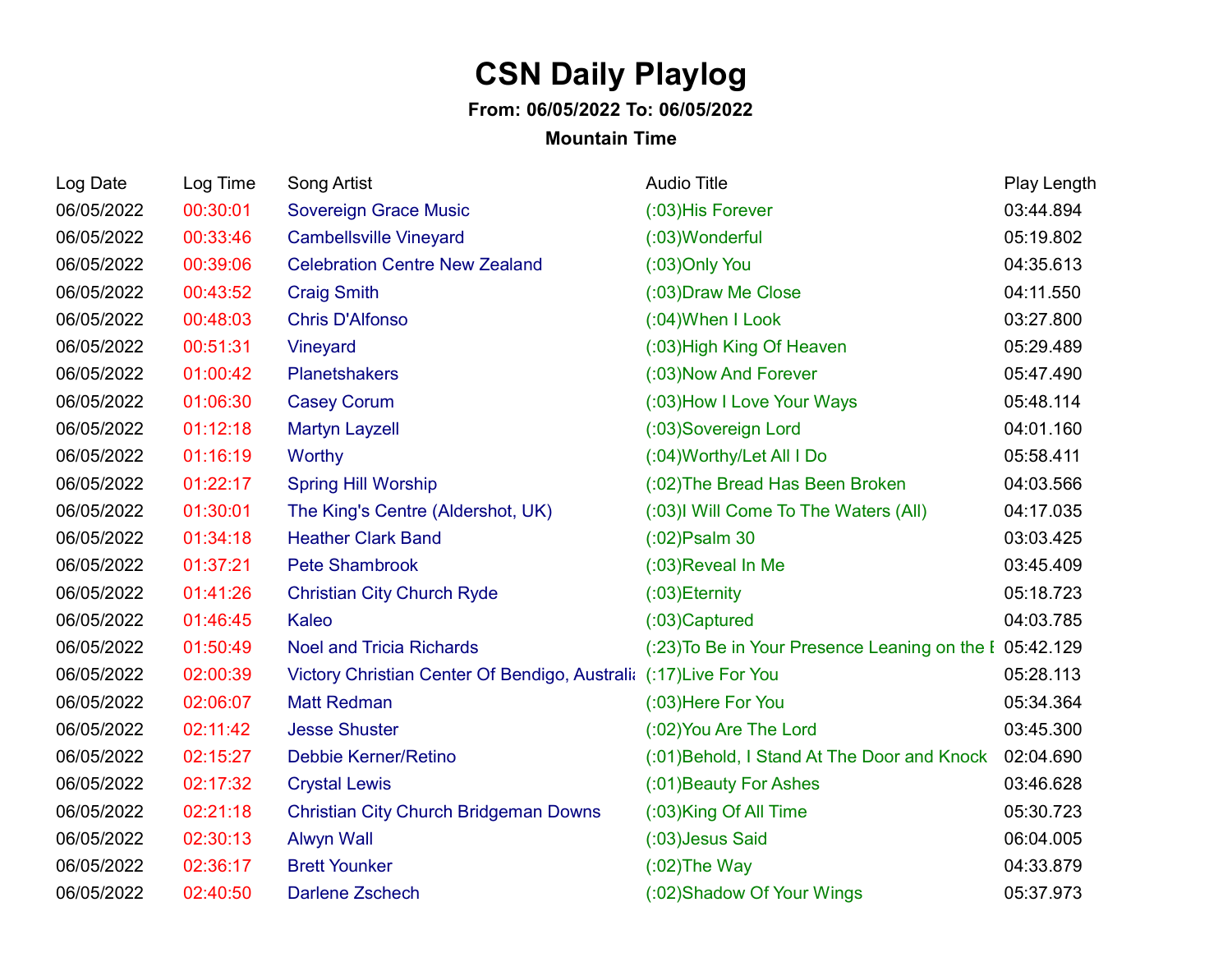| 06/05/2022 | 02:46:28 | Dave Morrow Band and Calvary Chapel Lake (:03)Holy God |                                 | 05:42.552 |
|------------|----------|--------------------------------------------------------|---------------------------------|-----------|
| 06/05/2022 | 02:52:11 | <b>David Crowder Band</b>                              | (:02) Wonderful King            | 04:42.394 |
| 06/05/2022 | 03:00:15 | <b>Mark McCoy and Andy Park</b>                        | (:03)I See The Lord             | 05:45.723 |
| 06/05/2022 | 03:06:01 | <b>Youth Alive WA</b>                                  | (:03) Spirit Of The Lord        | 05:35.677 |
| 06/05/2022 | 03:11:37 | <b>Martyn Layzell</b>                                  | (:01)As Jesus Walked            | 04:43.379 |
| 06/05/2022 | 03:16:52 | <b>Planetshakers</b>                                   | (:03) Your Glory                | 05:54.568 |
| 06/05/2022 | 03:22:47 | Christian City Church Oxford Falls, Australia          | (:03) Hiding Place              | 03:45.628 |
| 06/05/2022 | 03:30:39 | <b>Suncoast Christian Outreach Centre</b>              | $(03)1000$ Hallelujahs          | 05:54.458 |
| 06/05/2022 | 03:36:33 | <b>Beth Couslon</b>                                    | (:03) This Is Our God           | 05:40.911 |
| 06/05/2022 | 03:42:14 | <b>Willow Creek</b>                                    | (:10) Only By Grace             | 03:41.253 |
| 06/05/2022 | 03:45:56 | <b>Christian City Church, Ryde</b>                     | $(03)$ You Alone                | 01:19.465 |
| 06/05/2022 | 03:47:15 | <b>Vineyard Nashville</b>                              | (:03) Holy Father               | 05:36.661 |
| 06/05/2022 | 03:52:52 | <b>Tim Hughes</b>                                      | (:04) Day After Day             | 03:45.300 |
| 06/05/2022 | 04:00:09 | Jamie Hill                                             | (:03) Lord I Receive Your Love  | 05:42.161 |
| 06/05/2022 | 04:05:51 | <b>Planetshakers</b>                                   | (:03) Even Greater              | 05:45.271 |
| 06/05/2022 | 04:11:36 | <b>Vineyard New Zealand</b>                            | $(03)$ Sacrifice                | 04:33.207 |
| 06/05/2022 | 04:16:09 | <b>CFNI (Christ For The Nations Institute)</b>         | (:03) Faithful God              | 04:31.347 |
| 06/05/2022 | 04:20:41 | <b>Jeffrey B Scott</b>                                 | (:03) Cry For Mercy             | 05:50.864 |
| 06/05/2022 | 04:30:01 | Oak Hills Church                                       | $(.04)$ You Are Here            | 04:20.630 |
| 06/05/2022 | 04:34:21 | <b>Vineyard Inland</b>                                 | $(03)$ All I Need               | 05:46.692 |
| 06/05/2022 | 04:40:08 | Waterfall                                              | $(14)$ Jordon                   | 04:27.191 |
| 06/05/2022 | 04:45:14 | <b>New Life Church</b>                                 | (:02) This Is Our God           | 05:35.973 |
| 06/05/2022 | 04:50:50 | <b>Dave Morrow Band</b>                                | (:04) Scarlet River             | 05:36.973 |
| 06/05/2022 | 10:00:29 | <b>Brooke Fraser Ligertwood</b>                        | $(05)$ Hosanna                  | 05:50.333 |
| 06/05/2022 | 10:06:20 | <b>CFNI (Christ For The Nations Institute)</b>         | (:03) Faithful God              | 04:31.457 |
| 06/05/2022 | 10:10:51 | Pete James                                             | $(02)$ Heaven                   | 05:19.582 |
| 06/05/2022 | 10:16:14 | <b>Tropical Choruses Of Praise and Worship</b>         | (:01) The Name Of The Most High | 02:03.944 |
| 06/05/2022 | 10:18:18 | <b>Tim Hughes</b>                                      | (:03) At Your Name (Forever)    | 06:11.552 |
| 06/05/2022 | 10:24:29 | Vineyard (Minneapolis, MN)                             | (:04) If You Say Go             | 05:26.598 |
| 06/05/2022 | 10:33:55 | <b>CFNI (Christ For The Nations Institute)</b>         | (:03) Faithful God              | 00:25.282 |
| 06/05/2022 | 10:38:00 | <b>Crystal Lewis</b>                                   | (:21) The Beauty Of The Cross   | 05:08.332 |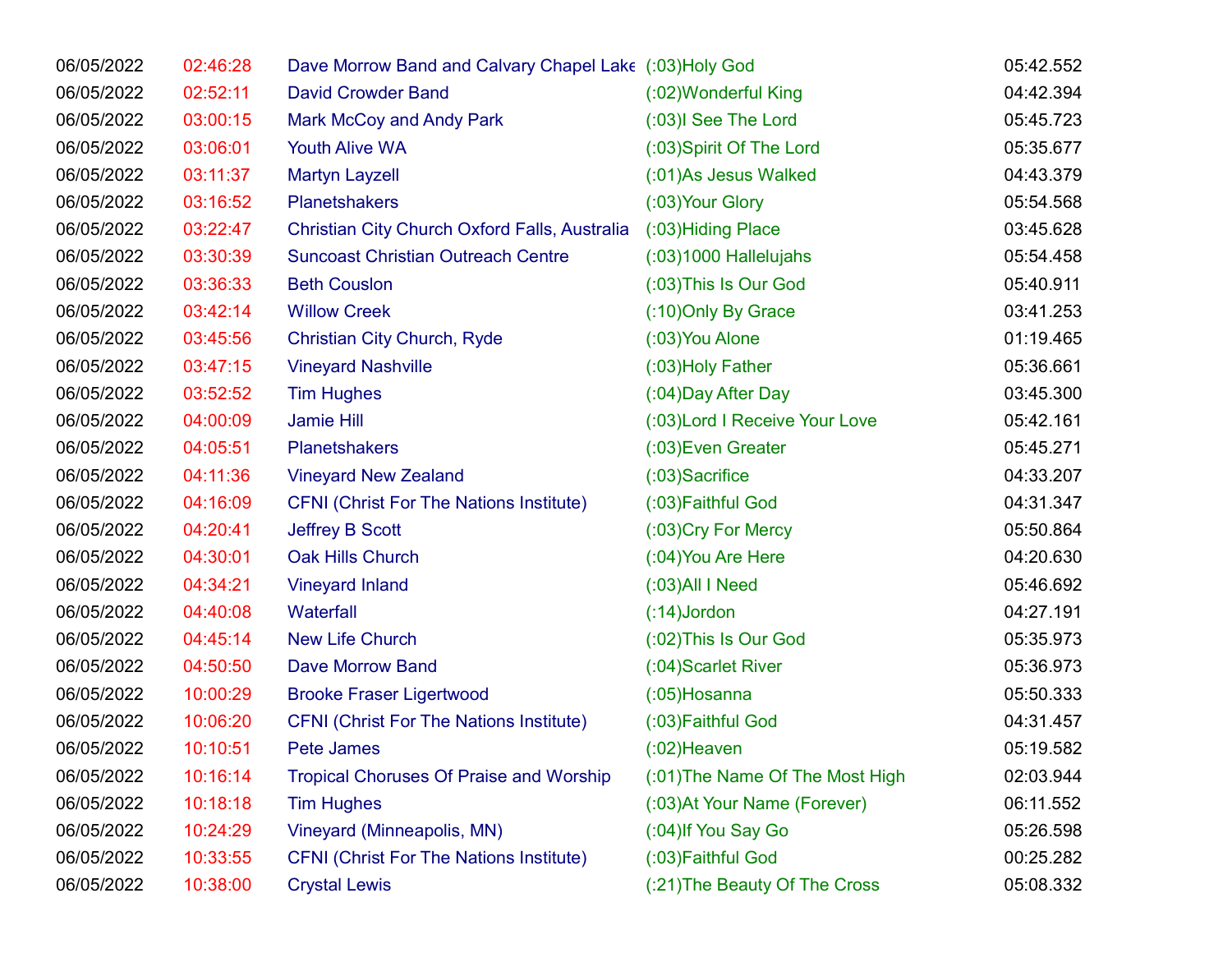| 06/05/2022 | 10:43:08 | <b>Curt Coffield</b>                                                 | (:02) Made For You                                     | 03:44.535 |
|------------|----------|----------------------------------------------------------------------|--------------------------------------------------------|-----------|
| 06/05/2022 | 10:47:19 | <b>Brian Doerksen</b>                                                | (:10) Faithful One                                     | 06:30.225 |
| 06/05/2022 | 10:53:49 | Christian City Church Oxford Falls, Australia                        | $(03)$ Faithful                                        | 05:41.677 |
| 06/05/2022 | 11:00:01 | <b>Vineyard Winnipeg Centre</b>                                      | $(03)$ Soul                                            | 06:11.192 |
| 06/05/2022 | 11:12:41 | <b>Christian City Church Youth</b>                                   | (:36) Thank You                                        | 04:09.816 |
| 06/05/2022 | 11:16:51 | <b>Vineyard UK</b>                                                   | (:05) Adore Him (Featuring Samuel Lane)                | 05:52.505 |
| 06/05/2022 | 11:22:44 | <b>Russ Hughes</b>                                                   | (:03) Let Every Step We Take                           | 05:35.677 |
| 06/05/2022 | 11:28:19 | <b>Jeff Searles</b>                                                  | (:03) Draw Near To Me                                  | 04:04.706 |
| 06/05/2022 | 11:33:47 | <b>Robert Critchley</b>                                              | (:04) My Troubled Soul (Praise The Mighty Na 05:51.598 |           |
| 06/05/2022 | 11:39:38 | <b>Michael Robert</b>                                                | (:03) Am The Lord (Be Still)                           | 04:09.144 |
| 06/05/2022 | 11:43:48 | <b>One Hundred Hours</b>                                             | (:03) You Are Holy                                     | 04:36.379 |
| 06/05/2022 | 11:48:24 | Phil Wickham                                                         | (:04) Always Forever                                   | 04:36.176 |
| 06/05/2022 | 11:53:00 | <b>Brenda Harp</b>                                                   | $(01)$ Messiah                                         | 03:18.190 |
| 06/05/2022 | 15:00:17 | <b>Christian City Church Oxford Falls</b>                            | (:03)I Will Magnify You                                | 05:35.974 |
| 06/05/2022 | 15:05:53 | <b>Cheri Keaggy</b>                                                  | (:01) His Banner Over Me                               | 04:46.128 |
| 06/05/2022 | 15:10:53 | Pam Rozell                                                           | (:02) Make My Life A Miracle                           | 04:08.832 |
| 06/05/2022 | 15:15:02 | <b>Paul Oakley</b>                                                   | (:06) This Is For You                                  | 06:00.177 |
| 06/05/2022 | 15:21:02 | <b>Kelby Bruno</b>                                                   | (:03) He Will Never Leave                              | 05:49.114 |
| 06/05/2022 | 15:30:04 | <b>Andrew Ironside</b>                                               | (:43) Generations                                      | 05:29.332 |
| 06/05/2022 | 15:35:34 | <b>Riverview Church</b>                                              | $(0.04)$ All I Want                                    | 05:55.459 |
| 06/05/2022 | 15:41:39 | <b>Christian City Church Ryde</b>                                    | (:01) Into Your Presence                               | 06:02.443 |
| 06/05/2022 | 15:47:42 | Victory Christian Center Of Bendigo, Australia (:04) There's A Place |                                                        | 04:37.488 |
| 06/05/2022 | 15:52:19 | <b>Worship Revolution</b>                                            | (:04) You Are The Holy One                             | 04:19.222 |
| 06/05/2022 | 18:30:00 | Don Moen                                                             | (:03)Our Father                                        | 05:37.677 |
| 06/05/2022 | 18:35:38 | <b>Julia Grace</b>                                                   | (:04) Everything That Has Breath                       | 05:26.255 |
| 06/05/2022 | 18:41:38 | <b>Aaron Keyes</b>                                                   | (:03) In The Name of God                               | 05:46.521 |
| 06/05/2022 | 18:47:25 | <b>Michael Frye</b>                                                  | (:03) My One And Only                                  | 05:36.005 |
| 06/05/2022 | 18:53:01 | <b>MercyMe</b>                                                       | (:04) Cannot Say Enough                                | 03:59.565 |
| 06/05/2022 | 19:51:17 | <b>Planetshakers</b>                                                 | $(03)$ Enter in                                        | 05:43.318 |
| 06/05/2022 | 21:30:02 | <b>Chris Tomlin</b>                                                  | $(07)$ All To Us                                       | 06:00.848 |
| 06/05/2022 | 21:36:03 | <b>Tommy Walker</b>                                                  | (:03) Thank You For Loving Me                          | 05:46.819 |